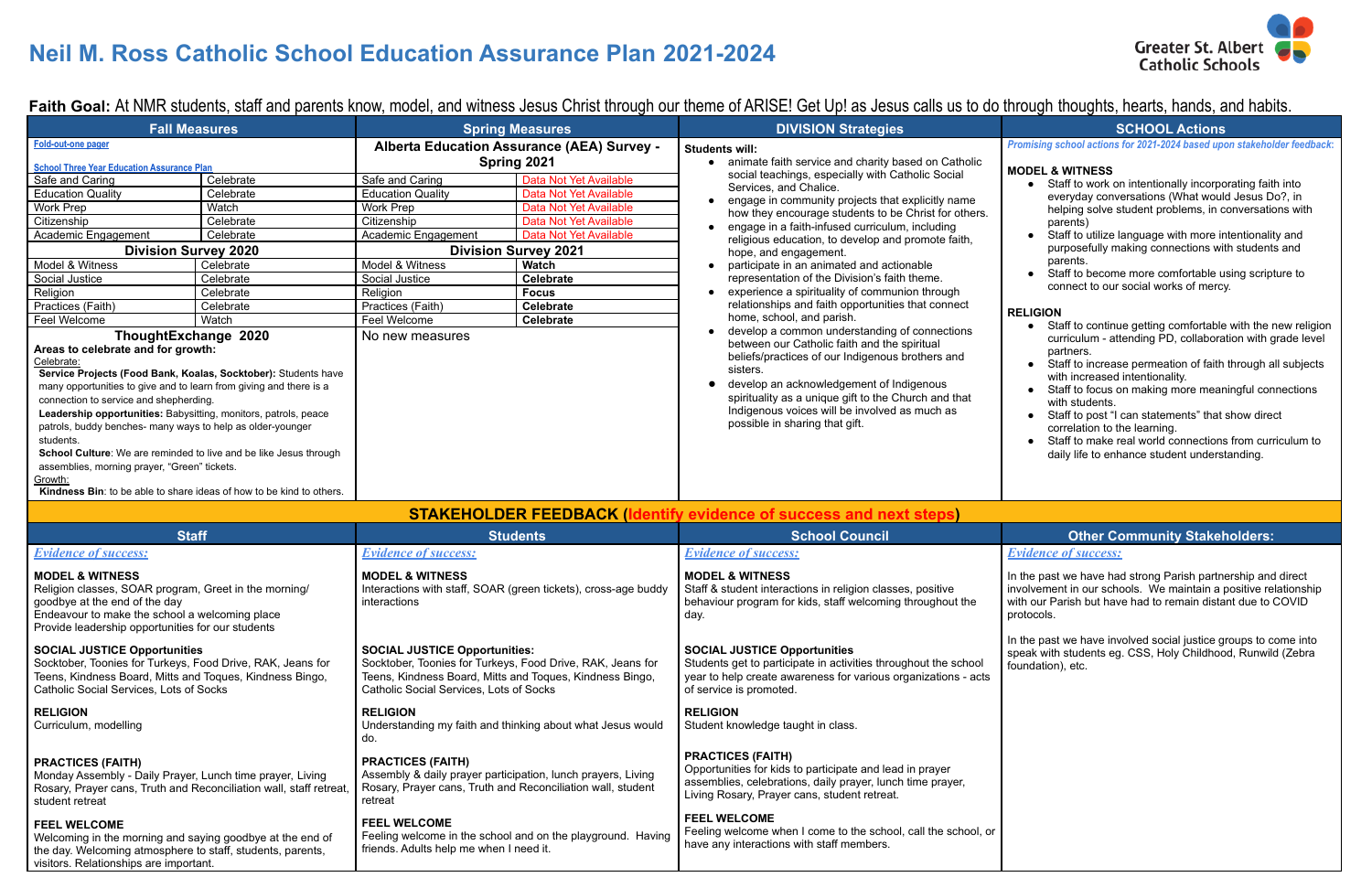# **Neil M. Ross Catholic School Education Assurance Plan 2021-2024**

| <b>Next steps:</b>                                                                                                                                                                                               | <b>Next steps:</b>                                                                                                                                           | <b>Next steps:</b> |  |
|------------------------------------------------------------------------------------------------------------------------------------------------------------------------------------------------------------------|--------------------------------------------------------------------------------------------------------------------------------------------------------------|--------------------|--|
| <b>MODEL &amp; WITNESS</b><br>Incorporate faith into everyday conversations and language<br>with intentionality.<br>More difficult when staff/students are in cohorts, less<br>opportunity to see more students. | <b>RELIGION</b><br>Permeation of faith. Meaningful connections - intentions,<br>understanding meaning/purpose of lessons - making<br>connections to my life. | N/A                |  |
| <b>RELIGION</b><br>Continue getting comfortable with the new religion curriculum.<br>Intentiontional when we teach. Permeation of faith. Meaningful<br>connections - intentions, I can statements.               |                                                                                                                                                              |                    |  |

Learning Goal: At NMR, staff will, through a faith-based and Truth and Reconciliation lens, work to ensure students benefit from research-based practices with a hands-on and technology focus in order to provide differentiated instruction with a focus on conceptual understanding through the practice progressions.

*Next steps:*

### **N/A**

*Promising school actions for 2021-2024 based upon stakeholder feedback*

### **PARTICIPATE IN TRC**

- Training two staff leads this year to increase capacity of staff knowledge with blanket ceremony.
- Worked with Billie-Jo Grant for staff mentorship.
- Having student TRC PD plan for all grade 5 & 6 students
- Whole staff PD to further knowledge in TRC (look at offering additional sessions available on ATA PD website)
- Staff to work on organically integrating Indigenous beliefs and practices into daily learning (possibly using pre-created lesson plans)
- Library Tech and staff to create an interactive google slide presentation resource list of books to support teaching in each subject area at each grade level.

### **OPPORTUNITIES TO SUPPORT ENGAGEMENT**

| <b>Fall Measures</b>                                                                                                                                                                                                                                                                                                                                                                                                                                                                                                                                                                                                                                                                                                                                                                                                                                           |                                                                                                                                                                                                          | <b>Spring Measures</b>                                                                                                                                                                                                                                                                                                                                                                                                                                                                                                                                      |                                                                                                                                                                                                                                                                                                                                                                                                                                                                                                           | <b>DIVISION Strategies</b>                                                            |                                                                                                                                                                                                                                                                                                                                                                                                                                                                                                                                                                                                                                                                                                                                                                                                                                                                                                           | <b>SCHOOL Actions</b>                                                                                                                                                                                                                                                                                                                                                                                                                                                                                                                                                                                                                                         |  |
|----------------------------------------------------------------------------------------------------------------------------------------------------------------------------------------------------------------------------------------------------------------------------------------------------------------------------------------------------------------------------------------------------------------------------------------------------------------------------------------------------------------------------------------------------------------------------------------------------------------------------------------------------------------------------------------------------------------------------------------------------------------------------------------------------------------------------------------------------------------|----------------------------------------------------------------------------------------------------------------------------------------------------------------------------------------------------------|-------------------------------------------------------------------------------------------------------------------------------------------------------------------------------------------------------------------------------------------------------------------------------------------------------------------------------------------------------------------------------------------------------------------------------------------------------------------------------------------------------------------------------------------------------------|-----------------------------------------------------------------------------------------------------------------------------------------------------------------------------------------------------------------------------------------------------------------------------------------------------------------------------------------------------------------------------------------------------------------------------------------------------------------------------------------------------------|---------------------------------------------------------------------------------------|-----------------------------------------------------------------------------------------------------------------------------------------------------------------------------------------------------------------------------------------------------------------------------------------------------------------------------------------------------------------------------------------------------------------------------------------------------------------------------------------------------------------------------------------------------------------------------------------------------------------------------------------------------------------------------------------------------------------------------------------------------------------------------------------------------------------------------------------------------------------------------------------------------------|---------------------------------------------------------------------------------------------------------------------------------------------------------------------------------------------------------------------------------------------------------------------------------------------------------------------------------------------------------------------------------------------------------------------------------------------------------------------------------------------------------------------------------------------------------------------------------------------------------------------------------------------------------------|--|
| <b>Fold-out-one pager</b>                                                                                                                                                                                                                                                                                                                                                                                                                                                                                                                                                                                                                                                                                                                                                                                                                                      |                                                                                                                                                                                                          | Alberta Education Assurance (AEA) Survey -<br>Spring 2021                                                                                                                                                                                                                                                                                                                                                                                                                                                                                                   |                                                                                                                                                                                                                                                                                                                                                                                                                                                                                                           | Students will benefit from research-based classroom<br>practices that are focused on: |                                                                                                                                                                                                                                                                                                                                                                                                                                                                                                                                                                                                                                                                                                                                                                                                                                                                                                           | Promising school actions for 2021-2024 b<br>stakeholder feedback                                                                                                                                                                                                                                                                                                                                                                                                                                                                                                                                                                                              |  |
| <b>School Three Year Education Assurance Plan</b><br>Program of Studies<br><b>Education Quality</b><br><b>Parental Involvement</b><br>School Improvement<br>PAT ELA 6<br>PAT FLA6<br>PAT Math 6<br>PAT Science 6<br>PAT Social 6<br><b>Division Survey 2020</b><br>Good reputation<br>Diverse strategies<br>Differentiate<br>Know expectations<br>Wellness and healthy living<br>Technology/Social Media<br>Safety<br>Access Information<br>ThoughtExchange 2020<br>Note areas to celebrate and for growth<br>Celebrate:<br>Teacher Feedback: Teachers provide verbal and written<br>feedback to help students to improve (before tests, after<br>assignments) and teachers share clear criteria (e.g., using<br>study guides, pre-tests).<br>Teacher Attitude: Teachers demonstrate an active,<br>responsive attitude towards students and that makes it easy | Celebrate<br>Celebrate<br>Celebrate<br>Watch<br>Celebrate<br><b>NA</b><br>Celebrate<br>Celebrate<br>Celebrate<br>Celebrate<br>Celebrate<br>Celebrate<br>Celebrate<br>Celebrate<br>Celebrate<br>Celebrate | Program of Studies<br><b>Education Quality</b><br>Parental Involvement<br>School Improvement<br>PAT ELA 6<br>PAT FLA6<br>PAT Math 6<br>PAT Science 6<br>PAT Social 6<br>Good reputation<br>Diverse strategies<br>Differentiate<br>Know expectations<br>Wellness and healthy living<br>Technology/Social Media<br>Safety<br><b>Access Information</b><br>Access to technologies<br><b>Connections Catholicity</b><br>and Indigenous beliefs &<br>practices<br>Participate in TRC<br>Receive feedback to<br>improve<br>Opportunities to support<br>engagement | Data Not Yet Available<br>Data Not Yet Available<br>Data Not Yet Available<br>Data Not Yet Available<br>Data Not Yet Available<br>Data Not Yet Available<br>Data Not Yet Available<br>Data Not Yet Available<br>Data Not Yet Available<br><b>Division Survey 2021</b><br><b>Celebrate</b><br><b>Celebrate</b><br><b>Celebrate</b><br><b>Celebrate</b><br><b>Celebrate</b><br><b>Celebrate</b><br><b>Celebrate</b><br><b>Celebrate</b><br><b>Watch</b><br><b>Watch</b><br><b>Celebrate</b><br><b>Watch</b> | and wellbeing.<br>instruction.<br>analysis.<br>credit, English/French).<br>literacy.  | hands-on, differentiated instruction, including universal,<br>targeted, and individual supports.<br>integrating literacy and numeracy strategies; teaching for<br>conceptual understanding.<br>visible learning (Practice Progressions), with emphasis on<br>feedback and communication.<br>students' God-given gifts and strengths to foster hope<br>diagnostic assessments and interventions in<br>math/numeracy and language arts/literacy, to make<br>informed decisions that connect assessment to<br>improving student achievement, based on ongoing data<br>programming choices (academy achievement, dual<br>interventions to increase faith, hope, engagement,<br>entrepreneurial aspirations, and career and financial<br>learning that furthers Truth and Reconciliation Calls to<br>Action within a faith-based context and understanding of<br>foundational concepts in emerging curriculum. | <b>PARTICIPATE IN TRC</b><br>• Training two staff leads this year to in<br>staff knowledge with blanket ceremo<br>Worked with Billie-Jo Grant for staff r<br>Having student TRC PD plan for all g<br>Whole staff PD to further knowledge<br>offering additional sessions available<br>Staff to work on organically integratir<br>and practices into daily learning (pos<br>pre-created lesson plans)<br>Library Tech and staff to create an in<br>presentation resource list of books to<br>each subject area at each grade leve<br><b>OPPORTUNITIES TO SUPPORT ENGAGEI</b><br>Extra curricular activities will resume<br>so, increasing engagement outside t |  |
| for students to ask for and get help.<br>Parent-Teacher Communication: is appreciated and<br>happens through emails, face-to-face, and interviews.<br>Growth:<br>Consistent ways to provide feedback to families on progress.                                                                                                                                                                                                                                                                                                                                                                                                                                                                                                                                                                                                                                  |                                                                                                                                                                                                          |                                                                                                                                                                                                                                                                                                                                                                                                                                                                                                                                                             |                                                                                                                                                                                                                                                                                                                                                                                                                                                                                                           |                                                                                       |                                                                                                                                                                                                                                                                                                                                                                                                                                                                                                                                                                                                                                                                                                                                                                                                                                                                                                           |                                                                                                                                                                                                                                                                                                                                                                                                                                                                                                                                                                                                                                                               |  |

**Greater St. Albert Catholic Schools** 

● Extra curricular activities will resume when it is safe to do so, increasing engagement outside the classroom.